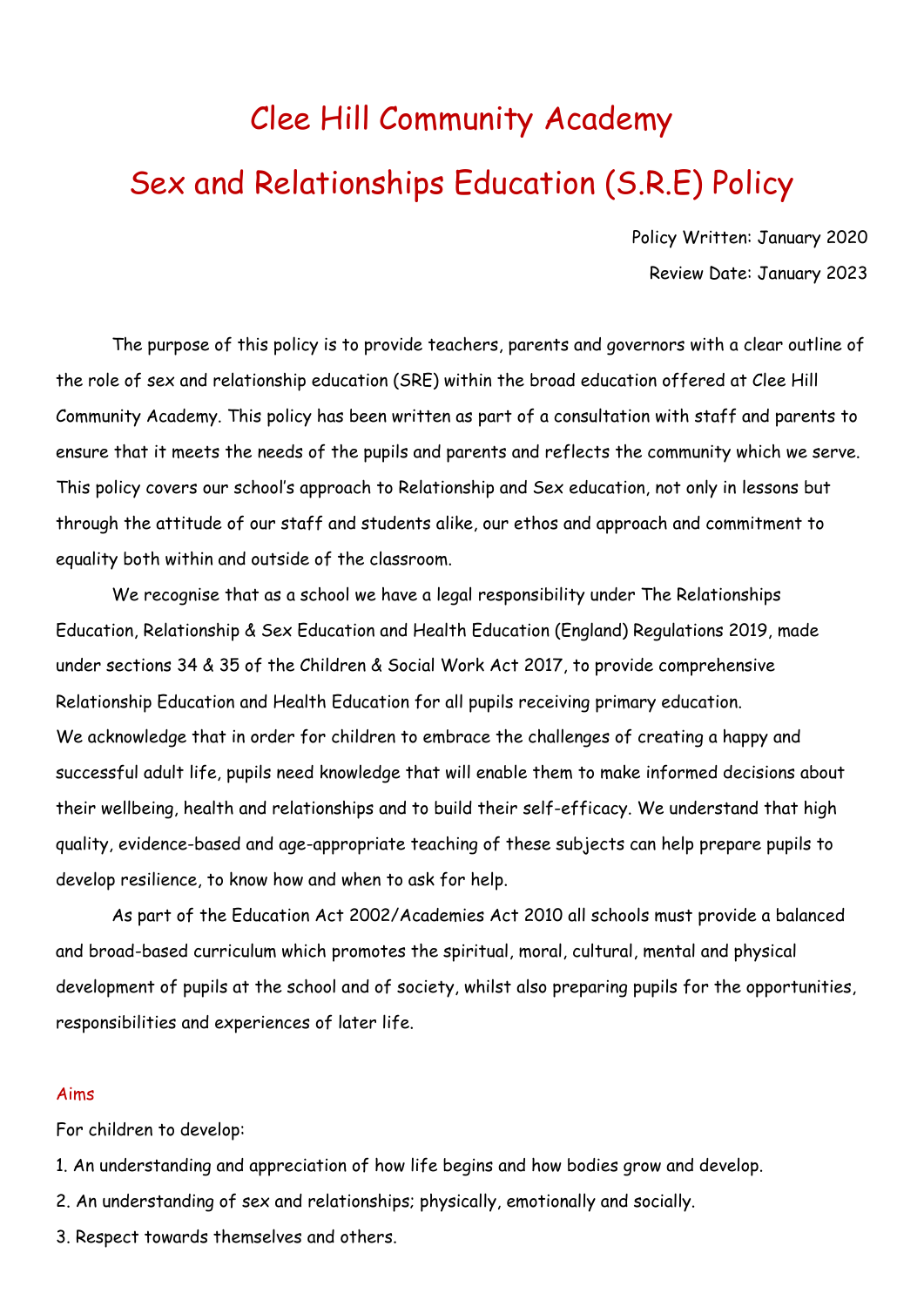4. The ability to make responsible choices and be responsible for their own actions.

5. Their understanding of the importance and value of family life.

6. An understanding of the changes that happen in puberty and adulthood, so they are well prepared for this

7. Confidence, communication skills and assertiveness to cope with the influences of their peers and the media and be able to ask for help when they feel unsafe

8. An understanding of their feelings and behaviour and mental wellbeing so they can lead fulfilling and enjoyable lives.

9. Know the names and functions of their body and to be reassured it is natural to be curious about them. Indeed, by teaching children the correct terms for their private parts, children are proven to be safer from abuse.

10. Develop their vocabulary and emotional literacy to enable them to talk about and manage their feelings.

#### **Delivery**

Although The Relationships Education, Relationship & Sex Education and Health Education (England) Regulations 2019, made Relationship Education compulsory in all primary schools, Sex education is currently **not** compulsory. However, the Department for Education continues to recommend that all primary schools should have a sex education programme tailored to the age and maturity of the pupils.

We recognise that some parents may be uncomfortable with the thought of their children receiving sex education in primary school. Equally, we recognise it is completely natural for children to have questions about sex, their bodies and to be curious about where they came from. In the age of information where children in primary school have access to the internet through mobile technology we believe it is better that children receive age appropriate answers from us than it being left to their peers or the internet.

In our school, sex education is an opportunity to answer children's questions about where they came from, an opportunity to explore their own stories and to be clear about how a baby is conceived and formed as set out in human life cycle set out in the national curriculum for science. Furthermore, it should ensure that all children are prepared for both the physical and emotional changes of puberty including menstruation. Children need to understand how both girls' and boys' bodies function and change as they grow into adults.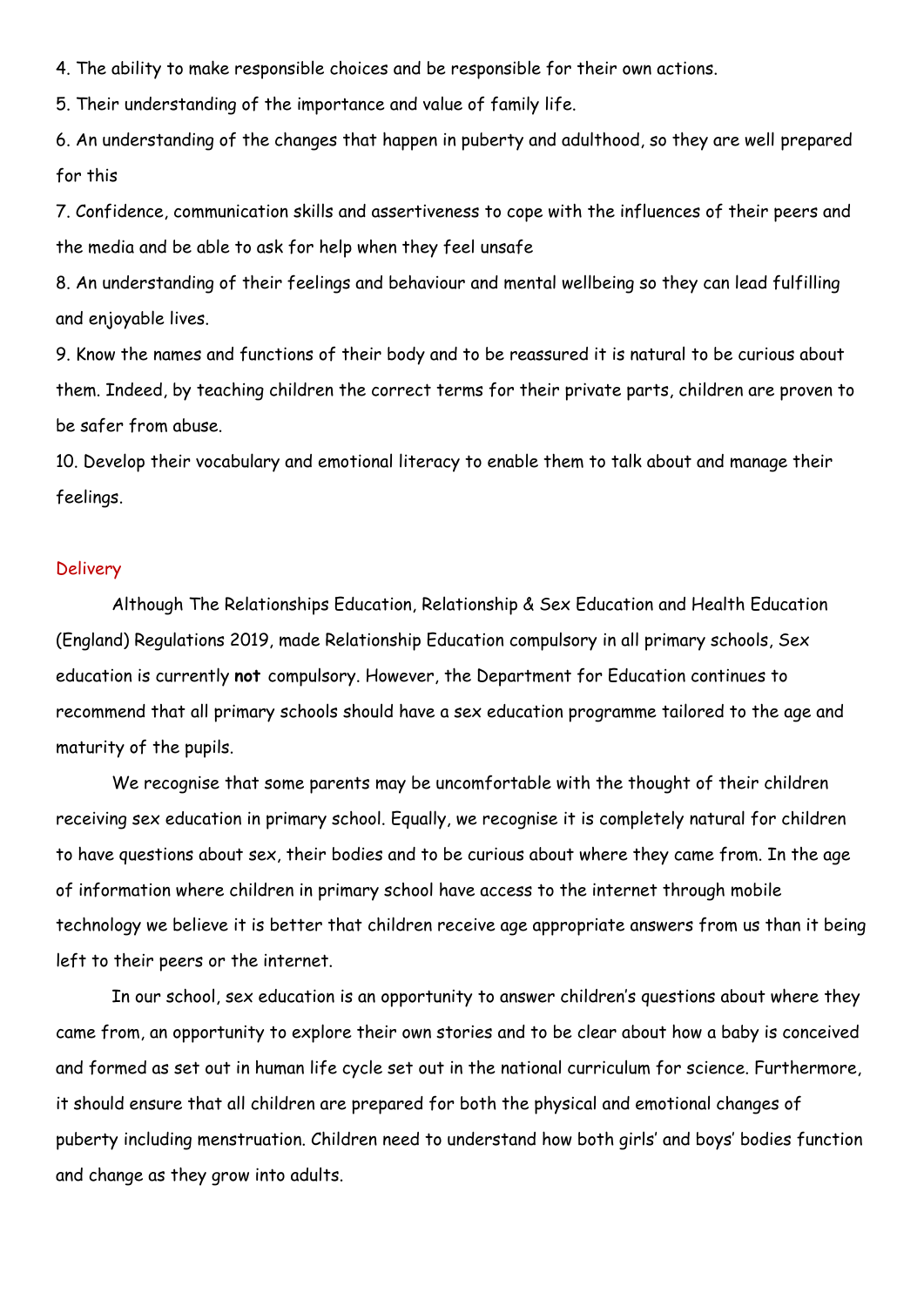We believe that sex education should allow children a safe space to ask the questions they may have without shame or judgement.

We believe it is the duty of our school to give our young people the learning that will enable them to live safe, fulfilled and healthy lives. This includes ensuring that they have the skills to keep themselves safe from harm and develop positive and healthy relationships, free from exploitation pressure or abuse.

Staff have an important role in modelling positive behaviours. The school takes positive action to build a culture where homophobia, gender stereotypes, sexism and misogyny will not be tolerated and any occurrences of this are identified and tackled promptly by senior members of staff.

#### **Inclusion**

We recognise that we have a responsibility under the Equality Act 2010 to ensure the best for all pupils irrespective of disability, educational needs, race, nationality, ethnic or national origin, sex, gender identity, pregnancy, maternity, religion, sexual orientation or whether they are looked after children. As a result RSE needs to be sensitive to the different needs of individual pupils and may need to adapt and change as the pupils of the school change. Not only does the teaching need to be sensitive of these needs, but also to help the pupils realise the nature and consequences of discrimination, teasing, bullying and aggressive behaviours or prejudice-based language.

Whilst as a school we are aware we need to be mindful of and respectful to a wide variety of faith and cultural beliefs, and we will make every attempt to be appropriately sensitive; equally it is essential that young people still have access to the learning they need to stay safe, healthy and understand their rights as individuals. All teaching should reflect the law as it applies to relationships, marriage, adoption and care.

We acknowledge that all young people deserve the right to honest, open and factual information to help better form their own beliefs and values, free from bias, judgement or subjective personal beliefs of those who teach them.

## Organisation of S.R.E

In school we meet the learning objectives as set out in the Relationships Education, Relationship & Sex Education and Health Education (England) Regulations 2019 for primary schools through well-planned Personal social Health education (PSHE) lessons however teachers will also include well-chosen opportunities to embed knowledge in real-life situations, i.e. discussing an incident from breaktime etc.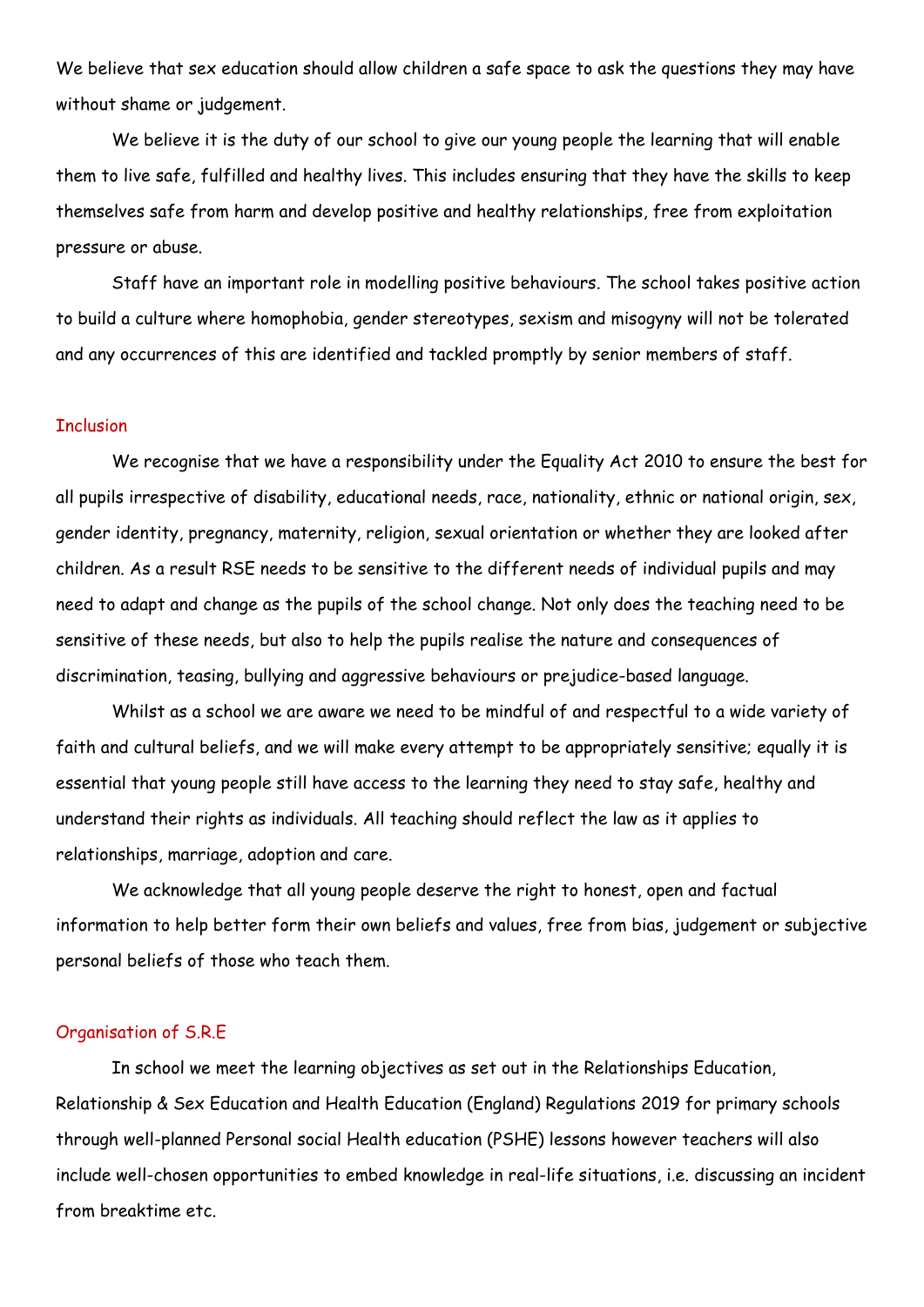Other opportunities such as whole school assemblies will also reinforce the development of personal attributes such as kindness, integrity, generosity and honesty. Online safety is a continuous key focus for computing lessons and the school's digital leaders run assemblies to embed this further as part of Internet Safety Week each year.

From the beginning of the EYFS, pupils are taught how to take turns, treat each other with kindness, consideration and respect, the importance of honesty and truthfulness, permission seeking and giving and the concept of personal privacy. Building on this, the school follows the PSHE Association Scheme of work which includes resources to compliment teaching in the classroom on the [PSHE Association website.](https://www.pshe-association.org.uk/) A comprehensive PSHE programme runs from Year 1 to Year 6 building on previous learning in 3 key areas.

- Health and well-being
- Relationships
- Living in the wider world

We believe it is important that this material is delivered by the classroom teacher as it highlights to the children that relationship and sex education is something we can all talk about. Furthermore, our classroom teachers know our children. This means they are more likely to be aware of any additional needs, support or particularly sensitive topics that may make a child in their form vulnerable due to some of the sensitive nature of the topic. We believe this makes them ideally placed to deliver the material sensitively to all children in their class. During sessions, teachers continuously check prior knowledge and build this into the planning progress to ensure a smooth transition from class to class.

Outside agencies, such as NSPCC, also support the PSHE curriculum coverage including how to recognise and report emotional, physical and sexual abuse. Parents are informed of the content of these workshops prior to the event.

#### Reading in RSE

At Clee Hill Community Academy, we encourage reading in all curriculum areas and review potential reading activities in all RSE lessons. Similar to PSHE, RSE lessons rely on reflection and discussion however topic areas often include elements of reading within the lesson. Children are encouraged to use worry boxes and question boxes and reading tasks to sort organise information are a key element of RSE discussions.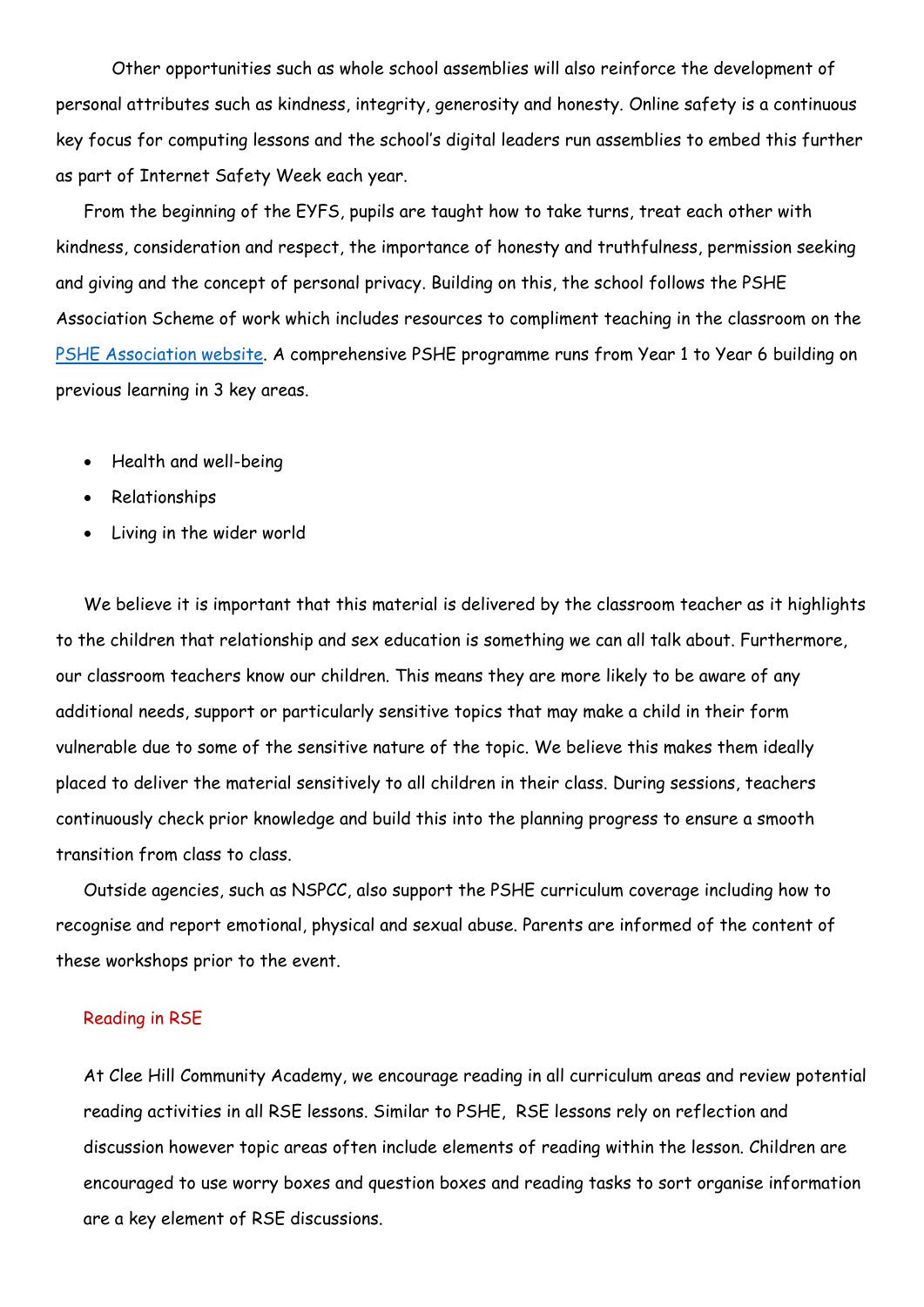### Scheme of work

We ensure that all teaching is sensitive and age appropriate in approach and content. A more detailed plan of lessons, from the PSHE Association, can be made available on request.

# Cycle A

|                | Autumn                                                               | Spring                                   | Summer                                                  |
|----------------|----------------------------------------------------------------------|------------------------------------------|---------------------------------------------------------|
| Class          | Health & wellbeing (Year 1 PSHE                                      | Relationships (Year 1 PSHE               | Living in the wider world                               |
| 1              | programme)                                                           | programme)                               | (Year 1 PSHE programme)                                 |
|                | Healthy lifestyles: healthy eating,                                  | Feelings and emotions:                   | Rights and responsibilities:                            |
|                | physical activity, sleep, likes/                                     | communication, feelings, empathy,        | classroom rules, rights,                                |
|                | dislikes, choices, feelings, managing                                | behaviour, fair/ unfair,                 | responsibilities, needs,                                |
|                | feeling, hygiene, cleanliness, germs                                 | right/wrong, feelings, bodies,           | groups, communities, roles,                             |
|                | Keeping safe: medical, household                                     | hurt, comfortable, teasing               | everyone is unique,                                     |
|                | products, road safety, water, fire,                                  | bullying                                 | similarities and                                        |
|                | online safety, rules, asking for help,                               |                                          | commonalities, community,                               |
|                | privacy and respecting privacy                                       |                                          | special people, help,                                   |
|                | *NOT naming external genitalia as a                                  |                                          | emergencies                                             |
|                | specific lesson but as part of                                       |                                          |                                                         |
|                | 'personal space' and appropriate/                                    |                                          |                                                         |
| Class          | inappropriate touching                                               |                                          |                                                         |
| $\overline{c}$ | Health & wellbeing, growing &<br>changing, keeping safe (Year 1 PSHE | Relationships (Year 1 PSHE<br>programme) | Living in the wider world                               |
|                | programme)                                                           | Feelings and emotions:                   | (Year 1 PSHE programme)<br>Rights and responsibilities: |
|                | Healthy lifestyles: healthy eating,                                  | communication, feelings, empathy,        | classroom rules, rights,                                |
|                | physical activity, sleep, likes/                                     | behaviour, fair/ unfair,                 | responsibilities, needs,                                |
|                | dislikes, choices, feelings, managing                                | right/wrong, feelings, bodies,           | groups, communities, roles,                             |
|                | feeling, hygiene, cleanliness, germs                                 | hurt, comfortable, teasing               | everyone is unique,                                     |
|                | Growing and changing: achievements,                                  | bullying                                 | similarities and                                        |
|                | strengths, goals, target setting,                                    | Healthy relationships: secrets,          | commonalities, community,                               |
|                | changes, loss, young to old                                          | surprise, safety, cooperating,           | special people, help,                                   |
|                | Keeping safe: medical, household                                     | resolving relationships, special         | emergencies                                             |
|                | products, road safety, water, fire,                                  | people, caring, physical contact,        | Taking care of the                                      |
|                | online safety, rules, asking for help,                               | touch acceptable and                     | environment: environment,                               |
|                | privacy and respecting privacy                                       | unacceptable                             | money spending saving, safety                           |
|                |                                                                      | Valuing differences: sharing,            |                                                         |
|                | *NOT naming external genitalia as a                                  | discussion, views, opinions,             |                                                         |
|                | specific lesson but as part of                                       | similarities and differences             |                                                         |
|                | 'personal space' and appropriate/                                    | *acceptable and unacceptable             |                                                         |
|                | inappropriate touching                                               | touch in context of age                  |                                                         |
| Class          | Health & wellbeing (Year 3 PSHE                                      | <b>Relationships (Year 3 PSHE</b>        | Living in the wider world (Year                         |
| 3              | programme)                                                           | programme)                               | 3 PSHE programme)                                       |
|                | Healthy lifestyles: balanced                                         | Feelings and emotions: empathy,          | Rights and responsibilities:                            |
|                | lifestyles, health, well being, food                                 | recognising other people's               | discussion, debate, topical                             |
|                | choices, media, reality/fantasy, true/                               | feelings, confidentiality, secrets,      | issues, rules, laws, human                              |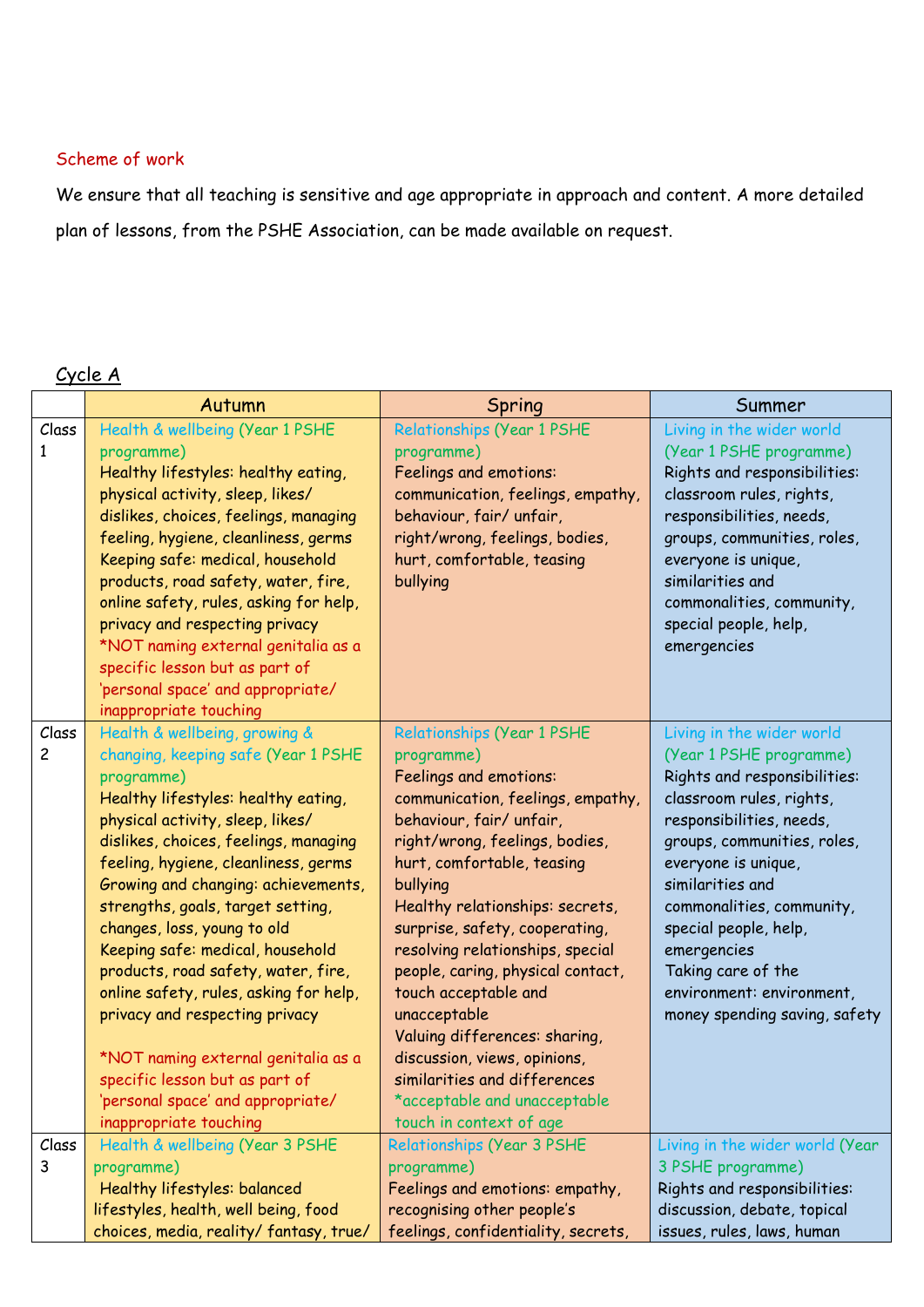|            | false, bacteria, virus, hygiene, habits,<br>drugs, alcohol, tobacco, medicines<br>Growing and changing: achievements,<br>aspirations, goals, strengths, target<br>setting, conflicting emotions,<br>managing feelings, change, transitions,<br>loss, separation, divorce, bereavement<br>Keeping safe: risk, danger, hazard,<br>responsibility, pressure, influence,<br>media, emergency aid, road safety,<br>cycle, rail, fire, safety online,<br>personal information, passwords<br>*Not P102 (puberty)                                                                                                           | personal space, dares and<br>challenges<br>Valuing differences: listening,<br>viewpoints, respect, opinions,<br>equality, bullying, discrimination,<br>aggressive behaviour, stereotypes<br>Healthy relationship: friendship,<br>families, couples, behaviour,<br>consequences, actions, physical<br>touch, acceptable/ not acceptable,<br>shared goals, disputes/ conflict,<br>privacy<br>*acceptable and unacceptable<br>touch in context of age                                                                                        | rights, children's rights,<br>resolving conflict,<br>communities, volunteers,<br>pressure groups, social media<br>Taking care of the<br>environment: rights, duties<br>Money: spending, budgeting,<br>tax, debt, enterprise                                                                                                                                                                                                                                                                                                                                                                                              |
|------------|---------------------------------------------------------------------------------------------------------------------------------------------------------------------------------------------------------------------------------------------------------------------------------------------------------------------------------------------------------------------------------------------------------------------------------------------------------------------------------------------------------------------------------------------------------------------------------------------------------------------|-------------------------------------------------------------------------------------------------------------------------------------------------------------------------------------------------------------------------------------------------------------------------------------------------------------------------------------------------------------------------------------------------------------------------------------------------------------------------------------------------------------------------------------------|--------------------------------------------------------------------------------------------------------------------------------------------------------------------------------------------------------------------------------------------------------------------------------------------------------------------------------------------------------------------------------------------------------------------------------------------------------------------------------------------------------------------------------------------------------------------------------------------------------------------------|
| Class<br>4 | Health & wellbeing (Year 5 PSHE<br>programme)<br>Healthy lifestyles: balanced lifestyle,<br>balanced diet, food, influences, media,<br>images, habits, drugs, alcohol,<br>caffeine<br>Growing & Changing: achievements,<br>aspiration, target setting, managing<br>stress, change, transition,<br>bereavement<br>Keeping safe: risk, danger, managing<br>pressure, emergency aid, safety road,<br>rail, fire, online safety, mobile phones<br>*P199 - Puberty (Year 5s only)<br>* Not P200 & 201 (Female genital<br>mutilation/reproduction)                                                                        | Relationships (Year 5 PSHE<br>programme)<br>Feelings and emotions: empathy,<br>recognising others' feelings,<br>confidentiality, secrets, surprises,<br>personal space, dares, challenges<br>Healthy relationships: friendships,<br>couples, unhealthy pressure,<br>behaviour and consequences,<br>shared goals, bullying,<br>discrimination physical touch<br>(acceptable and not acceptable),<br>personal boundaries<br>Valuing differences: opinions,<br>respects, listening to others<br>*P212 forced marriage removed                | PSHE: Relationships (SRE:<br>(Year 5 PSHE programme)<br>Year 5 only) & Living in the<br>wider world<br>Rights and responsibilities:<br>debate, topical issues,, rules,<br>laws, making and changing<br>rules, human rights, children's<br>rights, practises against<br>human rights, anti-social<br>behaviour, bullying<br>discrimination, resolving<br>differences, communities,<br>volunteers, pressure groups,<br>people, places, customs, social<br>media<br>Taking care of the<br>environment: rights/ duties<br>Money: budgeting, interest,<br>loan, tax, debt, sustainability,<br>enterprise<br>*P227 FGM removed |
| Class<br>5 | PSHE: Health & wellbeing Year 5<br>PSHE programme)<br>Healthy lifestyles: balanced<br>lifestyle, balanced diet, food,<br>influences, media, images, habits,<br>drugs, alcohol, caffeine<br>Growing & Changing: achievements,<br>aspiration, target setting, managing<br>stress, change, transition,<br>bereavement<br>Keeping safe: risk, danger, managing<br>pressure, emergency aid, safety<br>road, rail, fire, online safety, mobile<br>phones<br>Not P200 & 201 (Female genital<br>mutilation/reproduction)<br>SRE: 2 statements removed<br>'explain in simple terms what is<br>meant by consenting/consent' & | PSHE: Relationships (SRE) Year 5<br>PSHE programme)<br>Feelings and emotions: empathy,<br>recognising others' feelings,<br>confidentiality, secrets,<br>surprises, personal space, dares,<br>challenges<br>Healthy relationships:<br>friendships, couples, unhealthy<br>pressure,, behaviour and<br>consequences, shared goals,<br>bullying, discrimination physical<br>touch (acceptable and not<br>acceptable), personal boundaries<br>Valuing differences: opinions,<br>respects, listening to others<br>*P212 forced marriage removed | PSHE: Living in the wider<br>world Year 5 PSHE<br>programme)<br>Rights and responsibilities:<br>debate, topical issues,, rules,<br>laws, making and changing<br>rules, human rights, children's<br>rights, practises against<br>human rights, anti-social<br>behaviour, bullying<br>discrimination, resolving<br>differences, communities,<br>volunteers, pressure groups,<br>people, places, customs, social<br>media<br>Taking care of the<br>environment: rights/ duties                                                                                                                                              |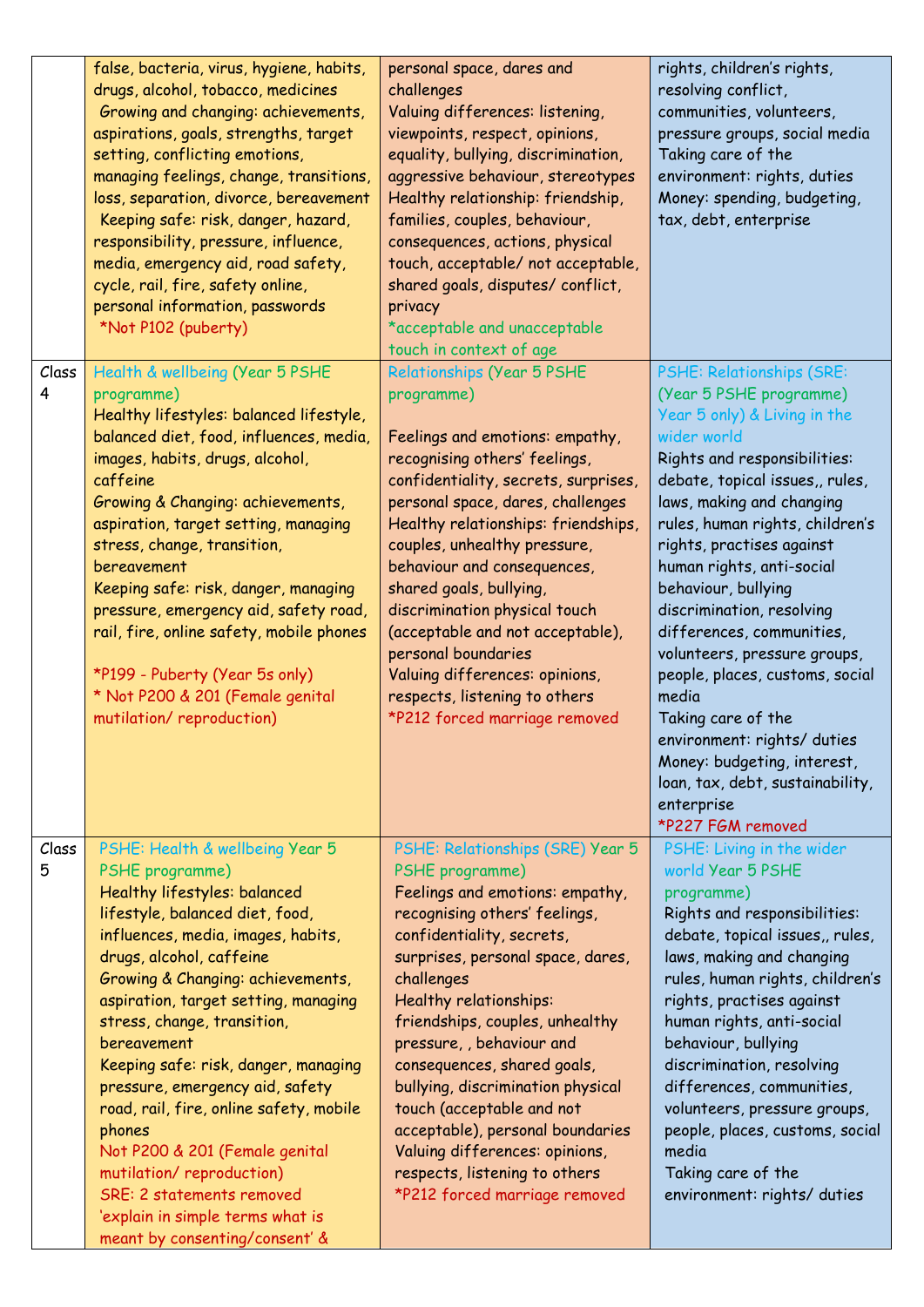| sperm from meeting an egg and<br>as well as protecting against | 'explain that a condom can prevent<br>therefore can prevent fertilisation<br>infections/ recognise that women can<br>take a pill to stop an egg from being | Money: budgeting, interest,<br>loan, tax, debt, sustainability,<br>enterprise<br>*P227 FGM removed |
|----------------------------------------------------------------|------------------------------------------------------------------------------------------------------------------------------------------------------------|----------------------------------------------------------------------------------------------------|
| released and that this is another                              |                                                                                                                                                            |                                                                                                    |
| form of contraception                                          |                                                                                                                                                            |                                                                                                    |

# Cycle B

|            | Autumn                                                                                                                                                                                                                                                                                                                                                                                                                                                                                                                                                                                                          | Spring                                                                                                                                                                                                                                                                                                                                                                                                                    | Summer                                                                                                                                                                                                                         |
|------------|-----------------------------------------------------------------------------------------------------------------------------------------------------------------------------------------------------------------------------------------------------------------------------------------------------------------------------------------------------------------------------------------------------------------------------------------------------------------------------------------------------------------------------------------------------------------------------------------------------------------|---------------------------------------------------------------------------------------------------------------------------------------------------------------------------------------------------------------------------------------------------------------------------------------------------------------------------------------------------------------------------------------------------------------------------|--------------------------------------------------------------------------------------------------------------------------------------------------------------------------------------------------------------------------------|
| Class<br>1 | Health & wellbeing (Year 1 PSHE<br>programme)<br>Growing and changing: achievements,<br>strengths, goals, target setting,<br>changes, loss, young to old<br>What I like and dislike. What is good<br>for me/ not good for me?<br>*NOT naming external genitalia as a<br>specific lesson but as part of<br>'personal space' and appropriate/<br>inappropriate touching                                                                                                                                                                                                                                           | Relationships (Year 1 PSHE<br>programme)<br>Healthy relationships: secrets,<br>surprise, safety, cooperating,<br>resolving relationships, special<br>people, caring, physical contact,<br>touch acceptable and<br>unacceptable<br>Valuing differences: sharing,<br>discussion, views, opinions,<br>similarities and differences<br>*acceptable and unacceptable<br>touch in context of age                                | Living in the wider world<br>(Year 1 PSHE programme)<br>Taking care of the<br>environment: environment,<br>money spending saving,<br>safety                                                                                    |
| Class<br>2 | Health & wellbeing, growing &<br>changing, keeping safe (Year 2 PSHE<br>programme)<br>Healthy lifestyles: heathy eating,<br>physical activity, dental health, likes/<br>dislikes, managing feelings, hygiene,<br>germs,<br>Growing and changing: achievements,<br>strengths, target, setting, change,<br>loss, young to old<br>Keeping safe: medicine, household<br>products, safety, risk, road, water,<br>fire safety, safety, asking for help,<br>respecting privacy<br>*NOT naming external genitalia as a<br>specific lesson but as part of<br>'personal space' and appropriate/<br>inappropriate touching | <b>Relationships (Year 2 PSHE</b><br>programme)<br>Feelings and emotions:<br>communication, empathy,<br>behaviour, right and wrong<br>Heathy relationships: surprises,<br>secrets, safety, cooperating,<br>resolving conflict, special people,<br>caring, physical contact,<br>inappropriate touch.<br>Valuing different: people,<br>similarities, differences<br>*acceptable and unacceptable<br>touch in context of age | Living in the wider world<br>(Year 2 PSHE programme)<br>Rights and responsibilities:<br>classroom rules, rights,<br>responsibilities, communities<br>Taking care of the<br>environment: environment<br>Money: spending, saving |
| Class      | Health & wellbeing (Year 2 PSHE                                                                                                                                                                                                                                                                                                                                                                                                                                                                                                                                                                                 | Relationships (SRE) (Year 2 PSHE                                                                                                                                                                                                                                                                                                                                                                                          | Living in the wider world (Year                                                                                                                                                                                                |
| 3          | programme)                                                                                                                                                                                                                                                                                                                                                                                                                                                                                                                                                                                                      | programme)                                                                                                                                                                                                                                                                                                                                                                                                                | 2 PSHE programme)                                                                                                                                                                                                              |
|            | Healthy lifestyles: heathy eating,                                                                                                                                                                                                                                                                                                                                                                                                                                                                                                                                                                              | Feelings and emotions:                                                                                                                                                                                                                                                                                                                                                                                                    | Rights and responsibilities:                                                                                                                                                                                                   |
|            | physical activity, dental health, likes/                                                                                                                                                                                                                                                                                                                                                                                                                                                                                                                                                                        | communication, empathy,                                                                                                                                                                                                                                                                                                                                                                                                   | classroom rules, rights,                                                                                                                                                                                                       |
|            | dislikes, managing feelings, hygiene,                                                                                                                                                                                                                                                                                                                                                                                                                                                                                                                                                                           | behaviour, right and wrong                                                                                                                                                                                                                                                                                                                                                                                                | responsibilities, communities<br>Taking care of the                                                                                                                                                                            |
|            | germs,                                                                                                                                                                                                                                                                                                                                                                                                                                                                                                                                                                                                          | Heathy relationships: surprises,                                                                                                                                                                                                                                                                                                                                                                                          |                                                                                                                                                                                                                                |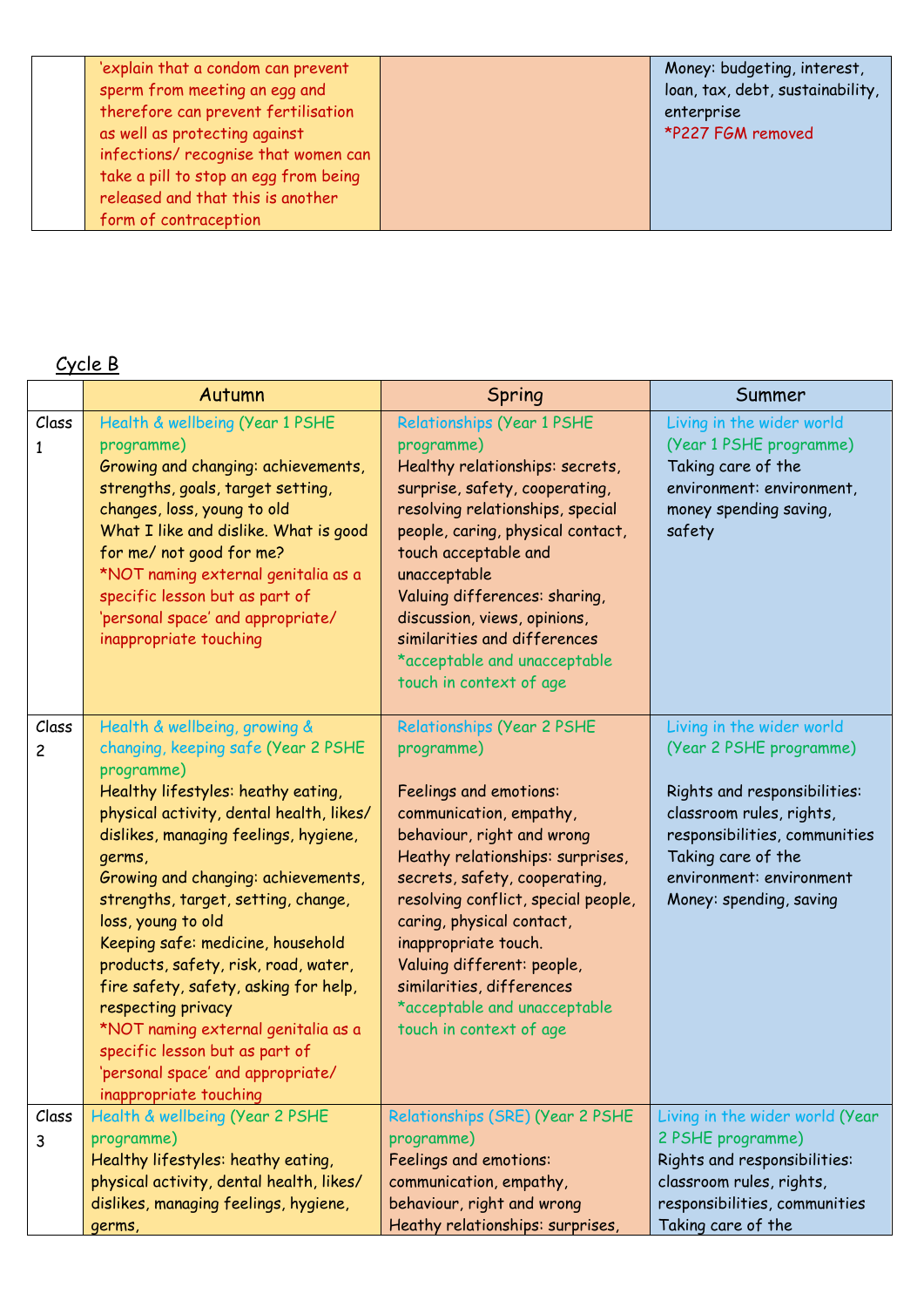|            | Growing and changing: achievements,<br>strengths, target, setting, change,<br>loss, young to old<br>Keeping safe: medicine, household<br>products, safety, risk, road, water,                                                                                                                                                                                                                                                                                                                                                                                                                                                                                                                                                                                                                     | secrets, safety, cooperating,<br>resolving conflict, special people,<br>caring, physical contact,<br>inappropriate touch.<br>Valuing different: people,                                                                                                                                                                | environment: environment<br>Money: spending, saving                                                                                                                                                                                        |
|------------|---------------------------------------------------------------------------------------------------------------------------------------------------------------------------------------------------------------------------------------------------------------------------------------------------------------------------------------------------------------------------------------------------------------------------------------------------------------------------------------------------------------------------------------------------------------------------------------------------------------------------------------------------------------------------------------------------------------------------------------------------------------------------------------------------|------------------------------------------------------------------------------------------------------------------------------------------------------------------------------------------------------------------------------------------------------------------------------------------------------------------------|--------------------------------------------------------------------------------------------------------------------------------------------------------------------------------------------------------------------------------------------|
|            | fire safety, safety, asking for help,<br>respecting privacy                                                                                                                                                                                                                                                                                                                                                                                                                                                                                                                                                                                                                                                                                                                                       | similarities, differences<br>*acceptable and unacceptable<br>touch in context of age                                                                                                                                                                                                                                   |                                                                                                                                                                                                                                            |
| Class<br>4 | Health & wellbeing Year 4 PSHE<br>programme)<br>Healthy lifestyles: balanced lifestyles,<br>health, wellbeing, balanced diet, food,<br>influences. Media, images,<br>reality/fantasy, true/false<br>Growing and changing: achievements,<br>aspirations, goals, target setting,<br>conflicting emotions, managing<br>feelings, change, transition, loss,<br>separation, divorce, bereavement<br>Keeping safe: road and rail safety,<br>water/fire safety, online safety,<br>personal information/asking for help<br>*NOT P151 puberty                                                                                                                                                                                                                                                              | PSHE: Relationships (SRE) Year 4<br>PSHE programme)<br>Feelings and emotions: empathy,<br>care, challenge<br>Valuing difference: listening,<br>viewpoints, bullying, aggressive<br>behaviour, dares, stereotypes<br>Healthy relationships: cooperation,<br>working together                                            | PSHE: Living in the wider<br>world (Year 4 PSHE<br>programme)<br>Rights and responsibilities:<br>discussion, debate, human<br>rights, children's rights,<br>duties, diversity, UK, social<br>media<br>Money: budgeting, loan, tax,<br>debt |
| Class<br>5 | PSHE: Health & wellbeing (Year 6<br>PSHE programme)<br>Healthy Lifestyle: balanced lifestyles,<br>diet and food choices, media<br>Growing and changing: conflicting<br>emotions, puberty and emotional<br>changes, human reproduction,<br>pregnancy<br>Keeping safe: bacteria and virus,<br>habits, rugs, alcohol, tobacco,<br>caffeine, medicines, mobile phones, e-<br>safety<br>*NOT FGM P256<br>SRE: 2 statements removed<br>'explain in simple terms what is meant<br>by consenting/consent' & 'explain that<br>a condom can prevent sperm from<br>meeting an egg and therefore can<br>prevent fertilisation as well as<br>protecting against infections/<br>recognise that women can take a pill to<br>stop an egg from being released and<br>that this is another form of<br>contraception | PSHE: Relationships (Year 6 PSHE<br>programme)<br>Feeling emotions: recognising<br>other people's feelings<br>Healthy relationship: unhealthy<br>pressure, acceptable and<br>unacceptable touch, personal<br>boundaries<br>Valuing differences: listening to<br>viewpoints, bullying<br>*P266-Forced marriage removed. | PSHE: Living in the wider<br>world(Year 6 PSHE<br>programme)<br>Rights and responsibilities:<br>rules, laws, human rights,<br>communities<br>Money: interest, loan, debt,<br>enterprise<br>*P282 FGM removed                               |

## Answering Children's Questions

As part of PSHE, worry boxes are used throughout the year as an opportunity to address ongoing concerns. These may include some difficult questions. We see this as a positive point and a sign that we have created a safe environment where children feel empowered to feed their natural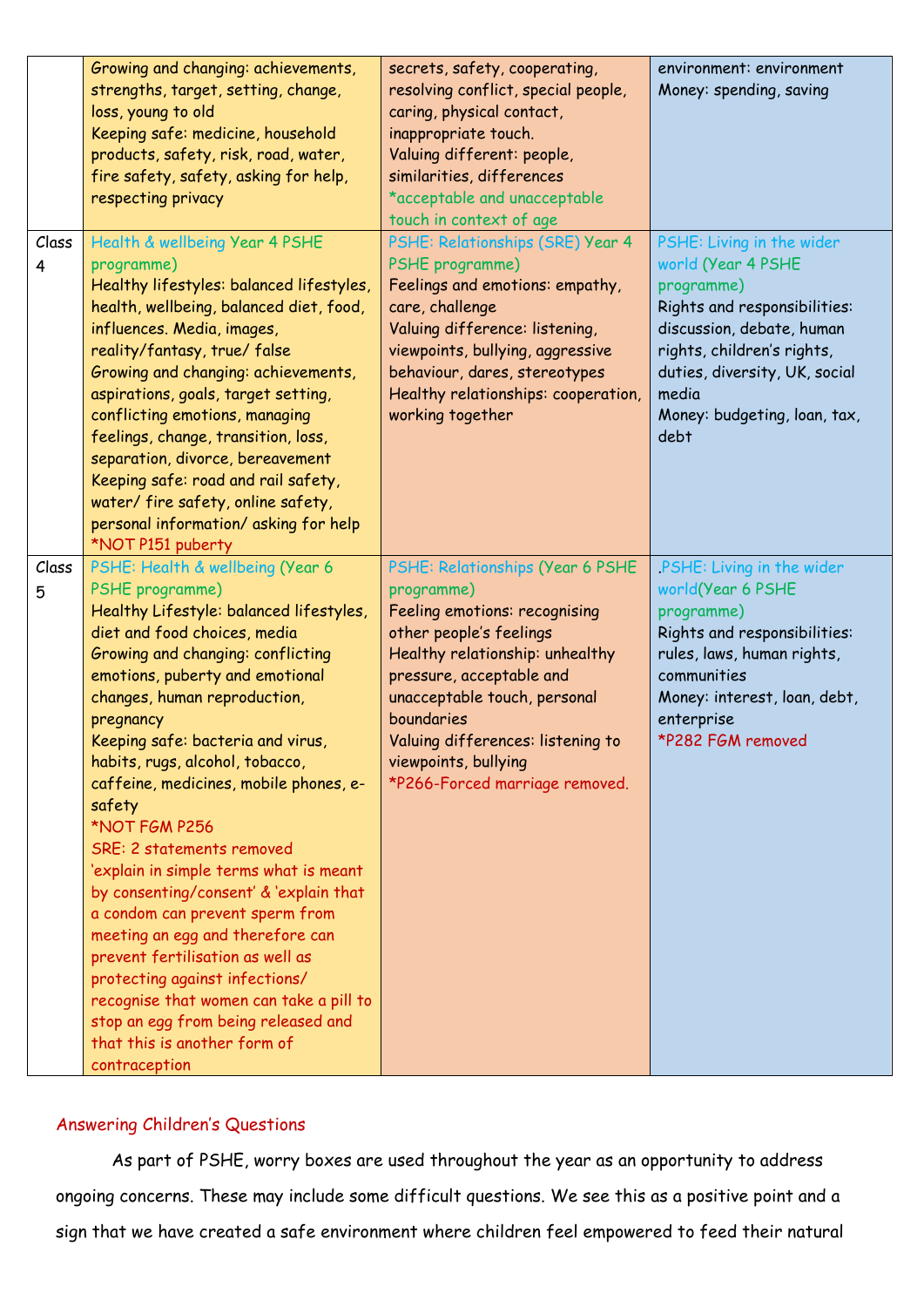curiosity and learn about themselves, their bodies and the world around them. However, we acknowledge that some parents may feel uncomfortable about how particular questions may be dealt with in class.

We believe children are better off receiving honest, open answers from safe adults in their lives, rather than it being left to the internet or misinformed peers. Questions which are ageappropriate may be answered sensitivity as part of our PSHE coverage. Questions which are not ageappropriate or part of our PSHE curriculum will be discussed with senior staff or parents prior to answering. Staff will remain positive about all questions however respectful of parental consent. ie "That's a great question and something which you might want to talk through with mum and dad/ we will discuss in more detail in year 5" etc.

#### Parents and parental rights to withdraw

We believe that successful teaching around RSE can only take place when parents and school work together. Especially, considering we both want children to grow up safe and happy in healthy relationships, with the ability to manage their emotions and speak up when they feel unsafe. Therefore, we are committed to working together with parents. We endeavour to be transparent and give parents information about all the programmes and lessons we deliver around RSE as we recognise it can be a sensitive subject for some families for a number of reasons.

We recognise under the new draft guidance for Relationship Education, Relationship & Sex education and Health Education (DfE 2018), parents retain the right to request their child is removed from some or all of the elements of sex education which go beyond the national curriculum for science. Maintained schools are required to teach about the main external body parts and changes to the human body as it grows from birth to old age, including puberty. There is no right to withdraw from the national curriculum.

Should a parent decide that they do not wish their child to take part in some RSE lessons, we would ask that they first speak to their classroom teacher to discuss their concerns. Our teachers will happily show parents all the teaching material and context of any of our lessons and explain the reasons why any material is included in the programme. We will also highlight that whilst parents have the right to withdraw their child from these lessons, they do not have the right to withdraw other children from receiving these lessons. We believe it is better for children to hear from safe adults than to hear second hand from their class-mates at break-time.